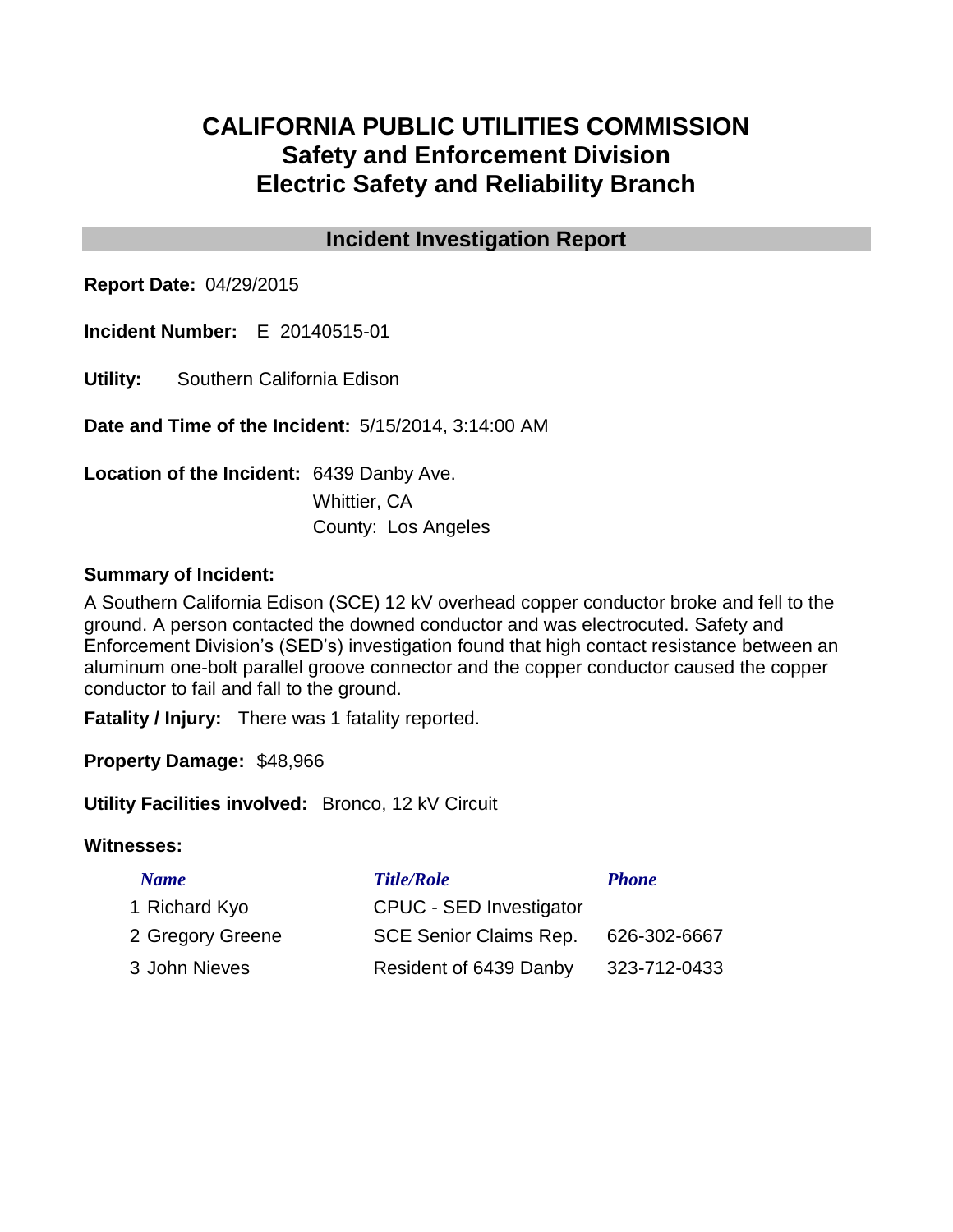# **Evidence:** *Source Description* 1 SCE **Initial Report, 05/15/2014** 2 CPUC/SED Field Visit, 05/15/2014 3 CPUC/SED Interview with John Nieves, 05/15/2014 4 SCE Final Report, 06/10/2014 5 LA Sheriff's Dept. Incident 2014-03379-1575-493 6 SCE Data Request Response, 03/26/2015 7 SCE Supplemental Data Request Response, 04/27/2015

### **Observations and Findings:**

On May 15, 2014 at 0252 hours, a mallard duck flew into the west conductor of SCE's 12 kV Bronco circuit between poles numbered 857342E and 857343E located in the rear of 10414 Rose Hedge Drive. The impact caused the west conductor to contact the center conductor. The resulting fault current caused the center conductor between poles numbered 857342E and 857343E and the east conductor between poles 875336E and 875337E to fail and fall to the ground.

Juan Manuel Nieves, resident of 6439 Danby Avenue, left his house to investigate a loud noise. He stepped on the east conductor previously supported by poles numbered 875336E and 875337E and was electrocuted. At 0311 hours, SCE was notified of the incident by the Los Angeles County Sheriff's Department Pico Rivera Station.

On May 15, 2014 at approximately 0800 hours, SED's investigator Richard Kyo arrived at the incident location. Mr. Kyo observed that the high voltage signs facing the incident area were in good condition. Mr. Kyo also observed that the east conductor on pole number 857336E separated at an aluminum-to-copper, one-bolt parallel groove connector. The connector joined an American Wire Gauge (AWG) No. 6 copper conductor to an AWG No. 4 ACSR (aluminum conductor steel reinforced) conductor.

Poles numbered 857342E and 857343E are 69.5 feet apart. The duck was found 26.5 feet north of pole number 857343E. The center conductor supported by poles number 857342E and 857343E broke at approximately mid-span. Poles numbered 857336E and 857337E are 155 feet apart.

Mr. Kyo interviewed John Nieves, son of Juan Manuel Nieves. He indicated the following: At around 0249 hours, there was a loud bang. Juan Nieves went into the backyard to investigate. The backyard was very dark. Juan was not aware of the energized, downed conductor. The downed conductor was "moving around" and contacted Juan. Juan was shocked and fell to the ground. The conductor hit his stomach. Juan grabbed the conductor with his right hand, moved the conductor away, and then expired. Paramedics were called afterwards.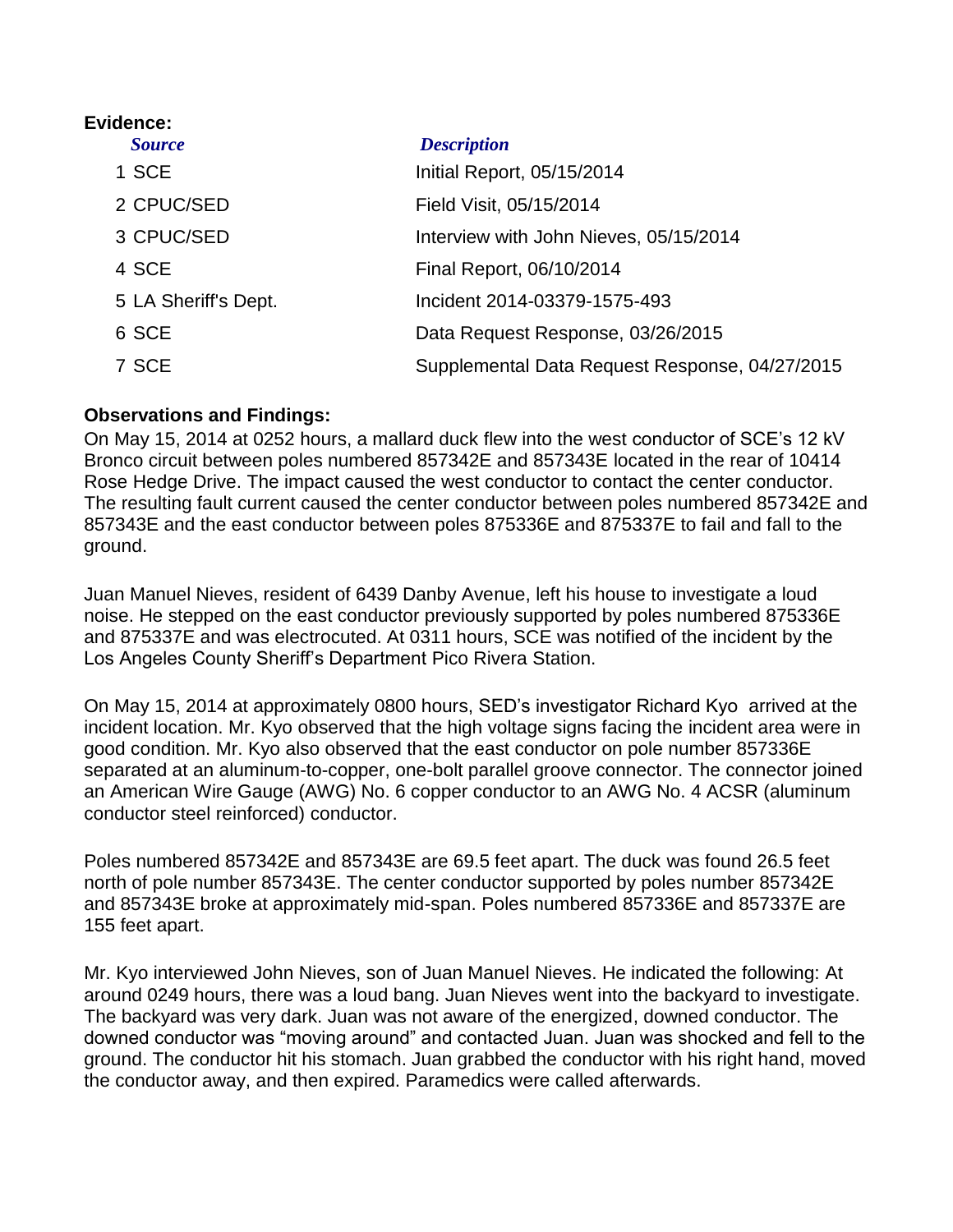Mr. Kyo observed SCE take the following measurements at the rear of 6439 Danby Avenue:

- Above ground clearance of west conductor at crossarm on pole number 857336E: 31 feet three 3 inches.
- Above ground clearance of center conductor at crossarm on pole number 857336E: 31 feet three 8 inches.
- Above ground clearance of east conductor at crossarm on pole number 857336E: 32 feet three 1 inch.
- Horizontal clearance of west conductor to center conductor crossarm on pole number 857336E: 34.5 inches.
- Horizontal clearance of center conductor to east conductor crossarm on pole number 857336E: 70 inches.
- Above ground clearance of west conductor at crossarm on pole number 857337E: 34 feet three 1 inch.
- Above ground clearance of center conductor at crossarm on pole number 857337E: 34 feet three 1 inch.
- Above ground clearance of east conductor at crossarm on pole number 857337E: 34 feet.
- Horizontal clearance of west conductor to center conductor on crossarm on pole number 857337E: 39.5 inches.
- Horizontal clearance of center conductor to east conductor on crossarm on pole number 857337E: 70 inches.

Additionally, Mr. Kyo observed SCE take the following measurements at the rear of 10414 Rose Hedge Drive:

- Above ground clearance of west conductor at crossarm on pole number 857342E: 32 feet three 6 inches.
- Above ground clearance of center conductor at crossarm on pole number 857342E: 32 feet three 6 inches.
- Above ground clearance of east conductor at crossarm on pole number 857342E: 32 feet three 5 inches.
- Horizontal clearance of west conductor to center conductor crossarm on pole number 857336E: 84 inches.
- Horizontal clearance of center conductor to east conductor crossarm on pole number 857336E: 28 inches.
- Above ground clearance of west conductor at crossarm on pole number 857343E: 35 feet.
- Above ground clearance of center conductor at crossarm on pole number 857343E: 34 feet three 6 inches.
- Above ground clearance of east conductor at crossarm on pole number 857343E: 33 feet, six inches.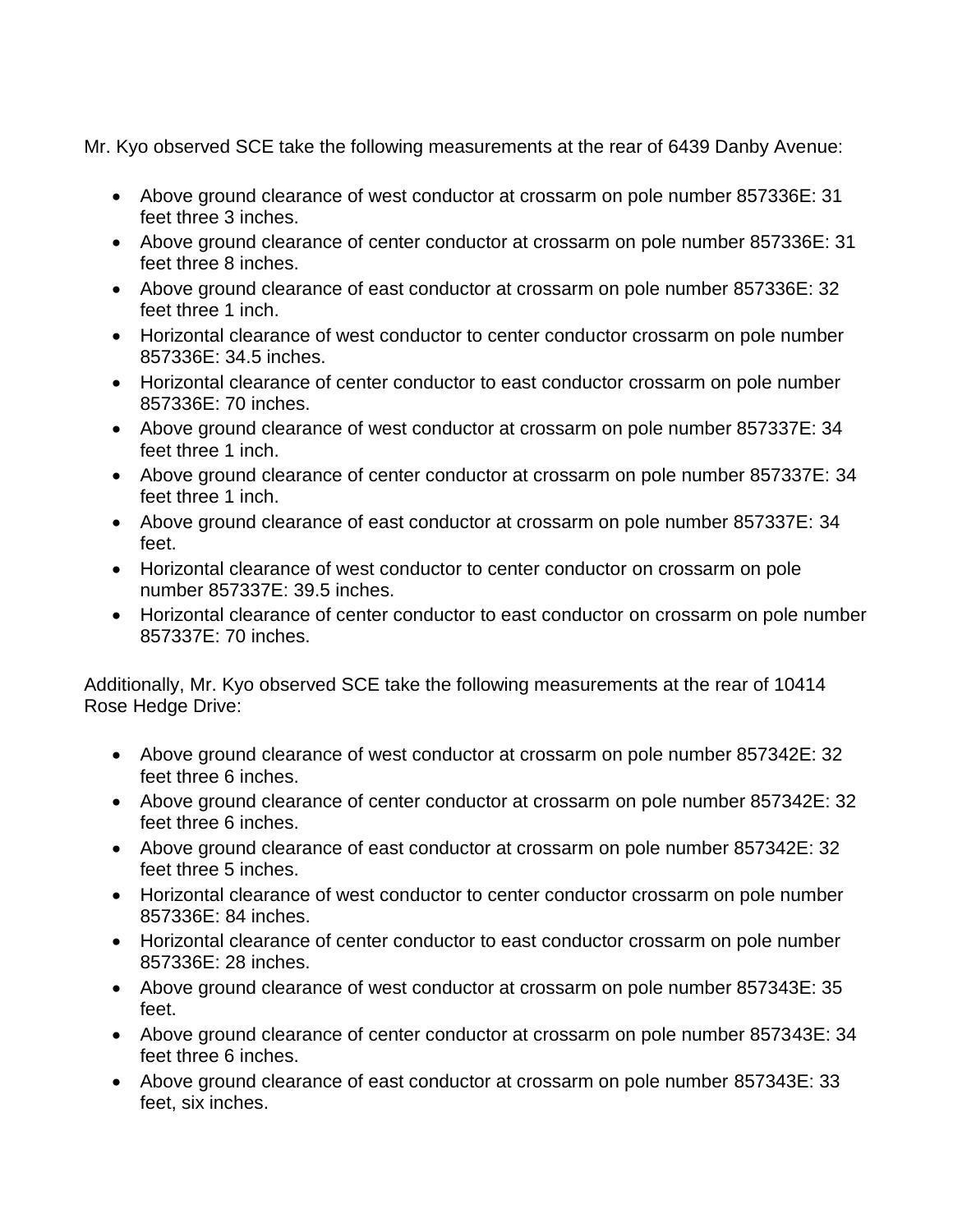- Horizontal clearance of west conductor to center conductor on crossarm on pole number 857343E: 27 inches.
- Horizontal clearance of center conductor to east conductor on crossarm on pole number 857343E: 78 inches.

GO 95, Rule 37, *Minimum Clearances of Wires above Railroads, Thoroughfares, Buildings, Etc.*, states in part:

The clearances specified in [Table 1, Cases 2 to 6](http://www.cpuc.ca.gov/gos/GO95/go_95_table_1.html) inclusive, shall in no case be reduced more than 10% below the tabular values because of temperature and loading as specified in [Rule 43](http://www.cpuc.ca.gov/gos/GO95/go_95_rule_43.html) or other conditions.

Table 1, Case 3, Column E, requires the ground clearance of 12 kV supply conductors in areas accessible to pedestrians only to be no less than 15.3 feet. The above ground clearances noted above met this requirement.

GO 95, Rule 38, *Minimum Clearances of Wires from Other Wires*, states in part:

The clearances in Table 2 shall in no case be reduced more than 10 percent because of temperature and loading as specified in Rule 43 or because of a difference in size or design of the supporting pins, hardware or insulators.

Table 2, Case 15, Column F, requires horizontal spacing of 12 kV supply conductors on the same crossarm to be no less than 15.75 inches. The horizontal conductor clearances noted above met this requirement.

SCE inspected poles numbered poles numbered 857342E and 857343E on November 29, 2010 with no findings. SCE inspected pole number 857336E on May 12, 2010 with no findings, and inspected pole number 857337E on June 15, 2011 and found damaged ground molding. The poles were most recently patrolled on January 9, 2014 with no findings. At the time of the incident, pole number 857337E had an open work order for a damaged ground molding.

Weather station KCAWHITT4, located approximately 0.75 miles east of the incident location, recorded the following weather information:

| l Time                           | Wind speed   Wind gust |       | Temperature                               |
|----------------------------------|------------------------|-------|-------------------------------------------|
| $\vert$ 0250 hours $\vert$ 0 mph |                        | 0 mph | l 26.2 °C / 71.9 °F                       |
| $\vert$ 0255 hours $\vert$ 0 mph |                        | 0 mph | $\frac{22.3 \text{ °C}}{72.1 \text{ °F}}$ |

To date, SCE has not conducted any tests on the No. 6 copper conductor supported between poles numbered 857336E and 857337E to determine its exact cause of failure.

One highly plausible explanation for the connector failure is that the conductor failed at a high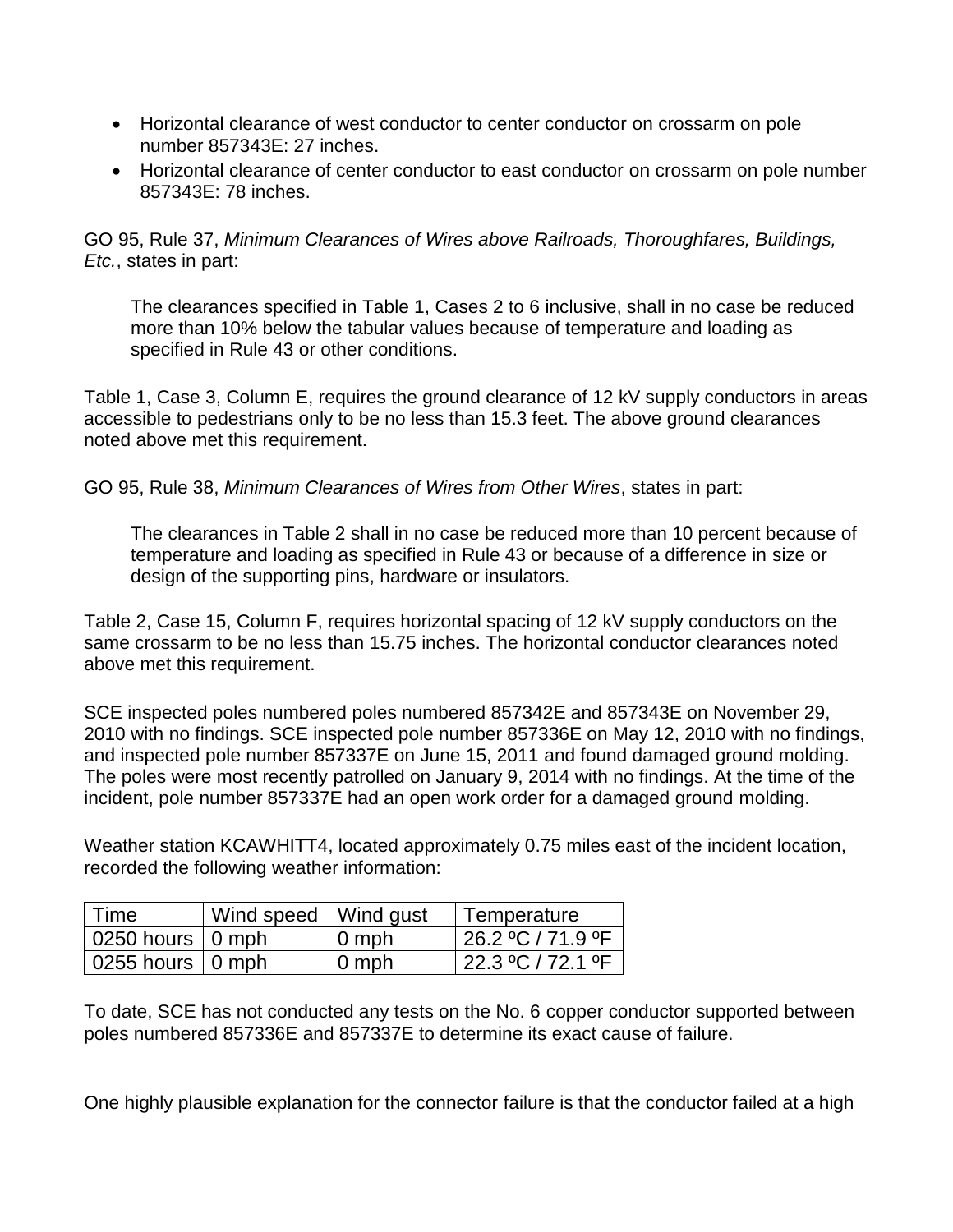resistance point. SCE indicated the following in its letter dated April 25, 2015:

*"Edison notes that the conductor separated at its interface with a connector, which was attached to the conductor on the line side of a rigid copper dead-end. However, the main reason for a conductor to part is high temperature. Electrical current flowing through a conductor can elevate the temperature of the conductor to a level above ambient temperature. All conductors have an annealing temperature and a melting temperature. Annealing temperature is that temperature which can cause the conductor to soften, and lose some of its tensile strength. Melting temperature is that temperature which can cause the conductor to lose all of its tensile strength and therefore separate. High conductor temperature can be attributed to a fault on the electrical system, which causes a very high magnitude of current to flow through the conductor. At times, the magnitude of the current causes the temperature of the conductor to exceed its annealing and/or melting temperature."*

Applying IEEE Standard 738-1993 and the ambient conditions at the time of the incident, Mr. Kyo's analysis found that the conductor reached a temperature where reduction of tensile strength in the conductor was insufficient to cause it to fail.

Conductors and their associated components are installed and maintained with the intent to create a low resistance path to deliver electrical current. Galvanic corrosion occurs when two metals of different nobility (e.g. aluminum is anodic and copper is cathodic) come into contact in the presence of an electrolyte such as water. Many connectors come preinstalled with corrosion inhibiting grease. If the connector did not come preinstalled with grease, utility personnel would apply the grease prior to connecting the conductors. During the service life of the conductor, the grease may dry out and as a result lead to the propagation of corrosion deposits. Corrosion deposits have high resistance; therefore the formation of such products in the aluminum-to-copper interface of the connector increases contact resistance. During a fault current event, this high contact resistance may lead to the connector failing when a clean connector may not have failed. Mr. Kyo concluded that contaminants such as dirt or metallic oxides as a result of galvanic corrosion likely accumulated in the interface between the automatic splice and conductor. This would have created a high resistance contact point that potentially caused the conductor to heat up significantly above its melting point and fail during the fault current.

Aluminum connectors are installed and maintained with the intent to create a low resistance contact between the aluminum connector and any associated conductors (in this case, a copper conductor). When the contact area between the connector and conductor began to degrade, and the contact resistance began to increase, the aluminum connector no longer operated as intended.